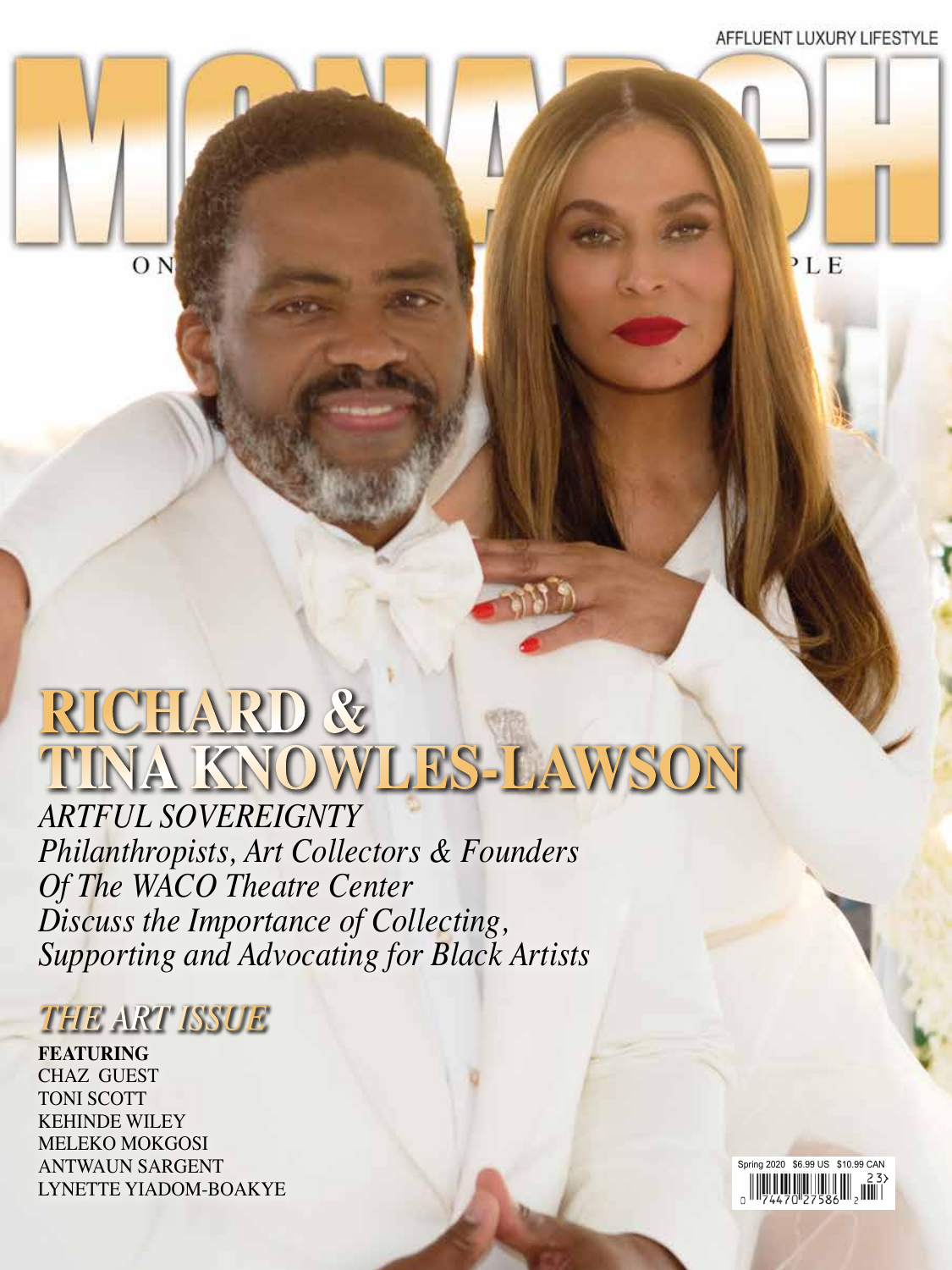

## EAST COAST RELAXATION

California is not the only location to relax, recharge and renew yourself; visit Upstate New York. Below is an overview of what to do, how to dress and where to stay.

 $r - 1 + 1$ 

 $\mathbf{L}$  and